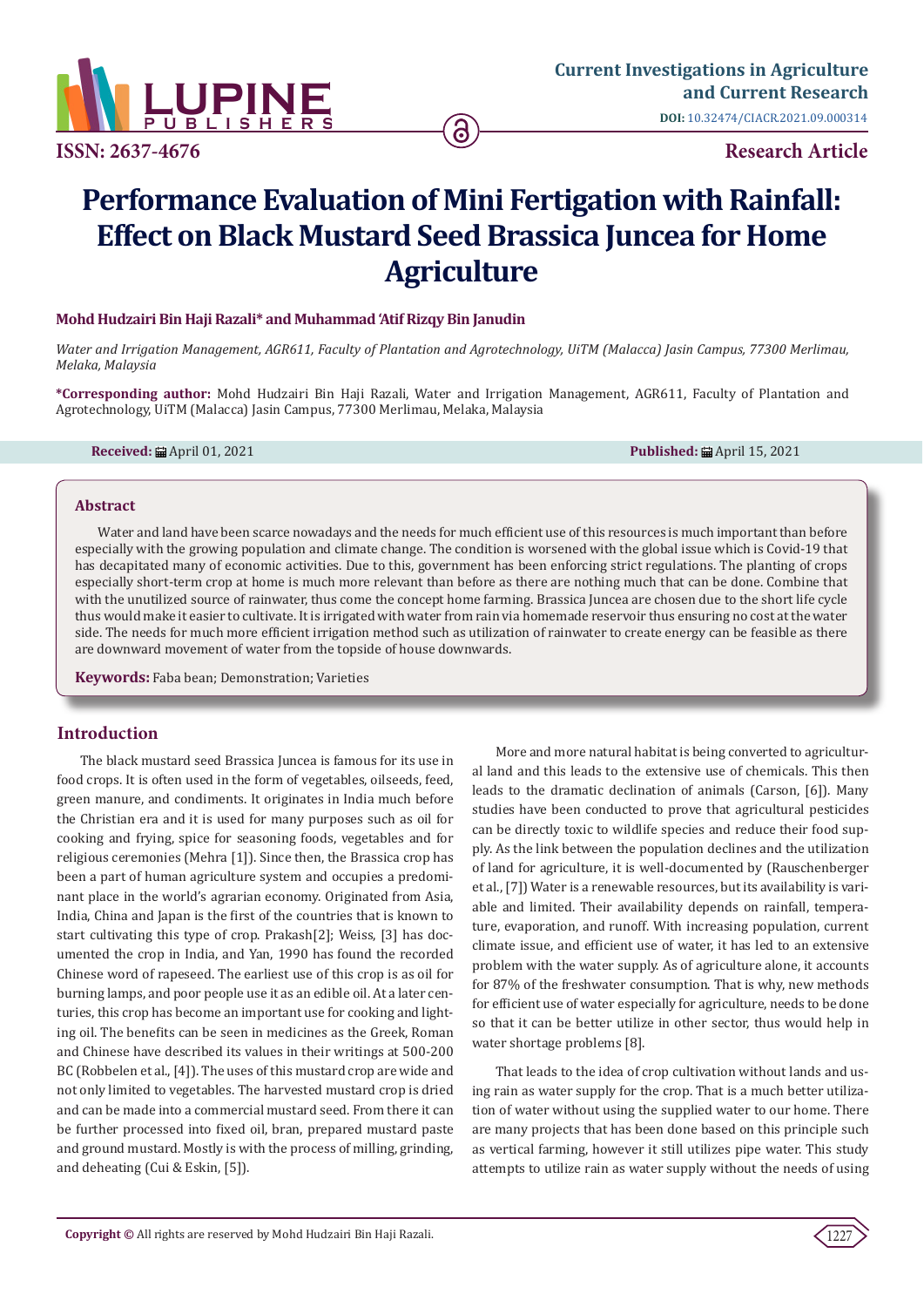pipe water, integrated with vertical farming. The best thing about this system is that there is no electrical system that is utilized, but rather is purely by using naturally acting forces in our surroundings such as gravity and atmospheric pressure. The objective of this study is to design and evaluate the performance of the irrigation system in term of the plants physical growth and the environment.

# **Materials and Methods**

## **Planting Material**



**Figure 1:** Container and Soil.



**Figure 2:** Brassica Juncea Seed.



**Figure 3:** Irrigation System.

## **Preparation**



**Figure 4:** Crop.



**Figure 5:** Irrigation System.

## **Working Mechanism**



**Figure 6:**It utilizes gravity for water flow to the crop.

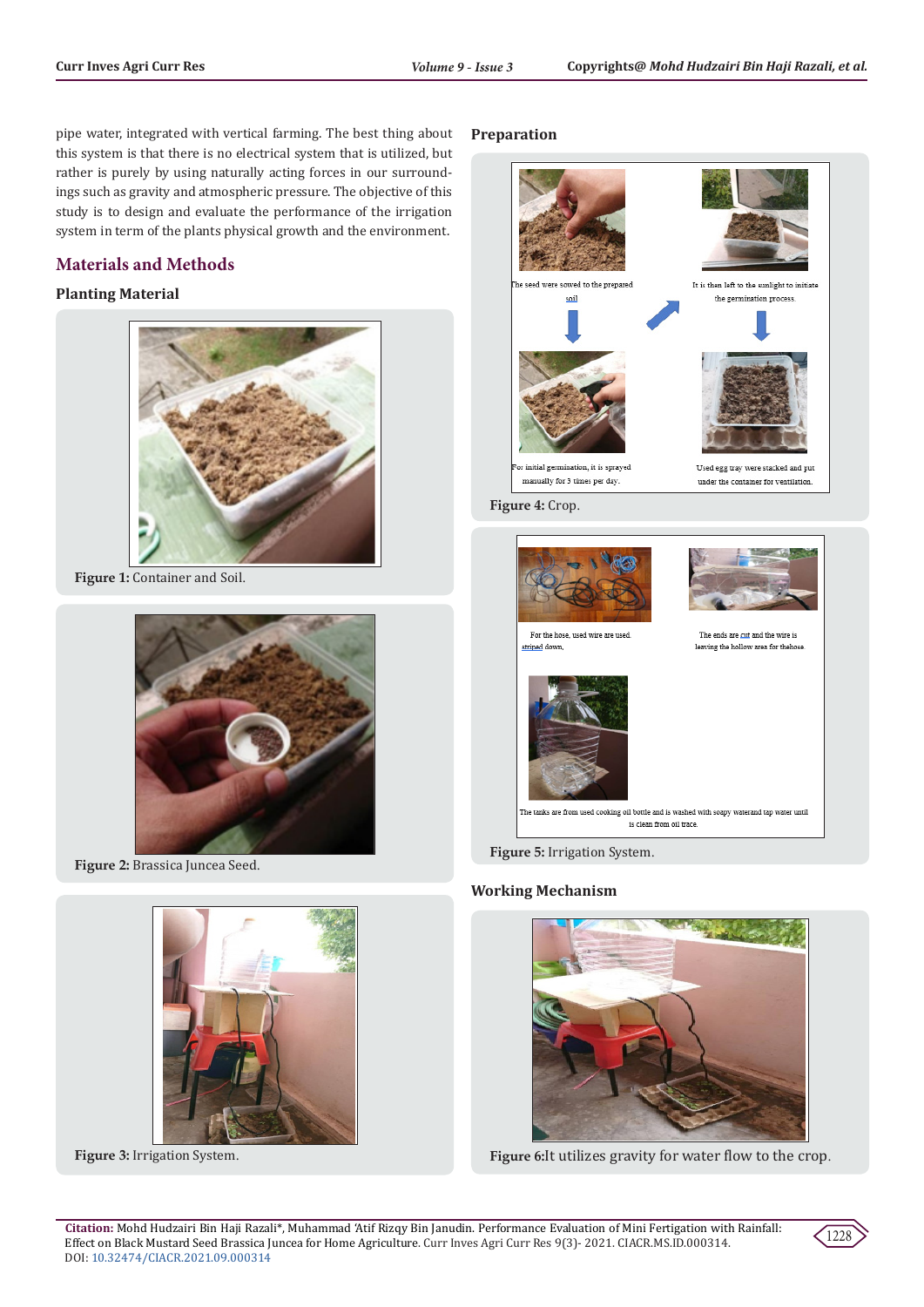

**Figure 7:** When the cap is closed, no atmospheric pressure is present, stopping the flow of water.



**Figure 8:** When the cap is opened, atmospheric pressure will present, making water flow.

# **Results and Discussions**

## **Physical Analysis**

Criteria that is evaluated in the physical analysis includes height of the plant and number of leaves.

**Table 1**: Height of the plant.

| Days                | n | q | 12 |
|---------------------|---|---|----|
| Average Leaf Number |   |   |    |

**Table 2:** Number of Leaves

| <b>Days</b>               | ມ    | O    | a    | 12   |
|---------------------------|------|------|------|------|
| Average Plant Height (cm) | 0.63 | 2.49 | 3.03 | 3.44 |

Based on Table 1, it can be clearly seen that there is an increment of leaves number from the first measurement is taken to the second measurement. The numbers are constant from day 6 until day 12 as there are an enlargement of the leaf size rather than addition of new leaves. For Table 2, there are a gradual increase in the average plant height of the crop. It increases steadily from day 3 until day 12. The most increment of height can be seed from day 3 to day 6 whereby there are a difference of 1.86 cm. This is due to the rapid growth of the stem of the crop.

## **Environment Analysis**

The environment plays a vital role in the growth of a crop. Without ideal environment, crop will struggle to live and perform to its full potential. That is why the environment needs to be analyzed to know how the plant will react to a set of environmental condition. Apps that is downloaded from Play Store is used to measure the environment factor in this experiment.

## **Conclusion**

To conclude, it can be said that the implementation of this project is a successful one as there are no cost that is incurred due to the materials that is used are all around the house. Surely there are a certain aspects that needs to be improved, but for a start, this is quite good. The flaws can be overcome with some effort it can be much better with a small gradual modifications. Overall, there are no need to go out and buy the materials as it is readily at home, thus conforming to the government recommendation to Stay at Home.

## **Acknowledgement**

I would like to express my gratitude to Assoc. Prod. Dr. Mohd Hudzairi Bin Haji Razali as our Irrigation Lecturer that urges in making our own irrigation system and assures us to send it to Jabatan Pertanian. It may seem like a hard task, but once we get going, it is much easier than it seems.

## **References**

- 1. Mehra KL (1968) History and ethnobotany of mustard in India. Advancing Frontiers of Plant Sciences, 19: 51-59.
- 2. [Prakash S \(1980\) Cruciferous oilseeds in India. Cruciferous Oilseeds in](https://www.cabdirect.org/cabdirect/abstract/19810719087) [India 151-163.](https://www.cabdirect.org/cabdirect/abstract/19810719087)
- 3. [Weiss EA \(1983\) Rapeseed. Oilseed Crops. Longman Group, New York,](https://www.scirp.org/(S(lz5mqp453edsnp55rrgjct55))/reference/ReferencesPapers.aspx?ReferenceID=1484079) [USA 161-215.](https://www.scirp.org/(S(lz5mqp453edsnp55rrgjct55))/reference/ReferencesPapers.aspx?ReferenceID=1484079)
- 4. Robbelen G, Downey RK, Ashri A (1989) Brassica species. Oil Crops of the World: Their Breeding and Utilization. Robelen G, Downey RX, and Ashri A (Eds.). New York: McGraw-Hill, 553.
- 5. Cui W, Eskin, NAM (1998) Processing and properties of mustard products and components. Functional Foods: Biochemical and Processing Aspects. Technomic Publishing Company, Inc., Lancaster, UK, 235-264.
- 6. [Carson R \(2002\) Silent spring. Houghton Mifflin Harcourt.](https://library.uniteddiversity.coop/More_Books_and_Reports/Silent_Spring-Rachel_Carson-1962.pdf)
- 7. [Rauschenberger RH, Wiebe JJ, Sepúlveda MS, Scarborough JE, Gross](https://pubs.acs.org/doi/10.1021/es0628194) [TS \(2007\) Parental exposure to pesticides and poor clutch viability](https://pubs.acs.org/doi/10.1021/es0628194) [in American alligators. Environmental Science & Technology, 41\(15\):](https://pubs.acs.org/doi/10.1021/es0628194) [5559-5563.](https://pubs.acs.org/doi/10.1021/es0628194)
- 8. Yan Z (1990) Overview of rapeseed production and research in China. Proceedings of the International Canola Conference Potash and Phosphate Institute, Atlanta, Georgia 29–35.

**Citation:** Mohd Hudzairi Bin Haji Razali\*, Muhammad 'Atif Rizqy Bin Janudin. Performance Evaluation of Mini Fertigation with Rainfall: Effect on Black Mustard Seed Brassica Juncea for Home Agriculture. Curr Inves Agri Curr Res 9(3)- 2021. CIACR.MS.ID.000314. DOI: [10.32474/CIACR.2021.09.0003](http://dx.doi.org/10.32474/CIACR.2021.09.000314)14